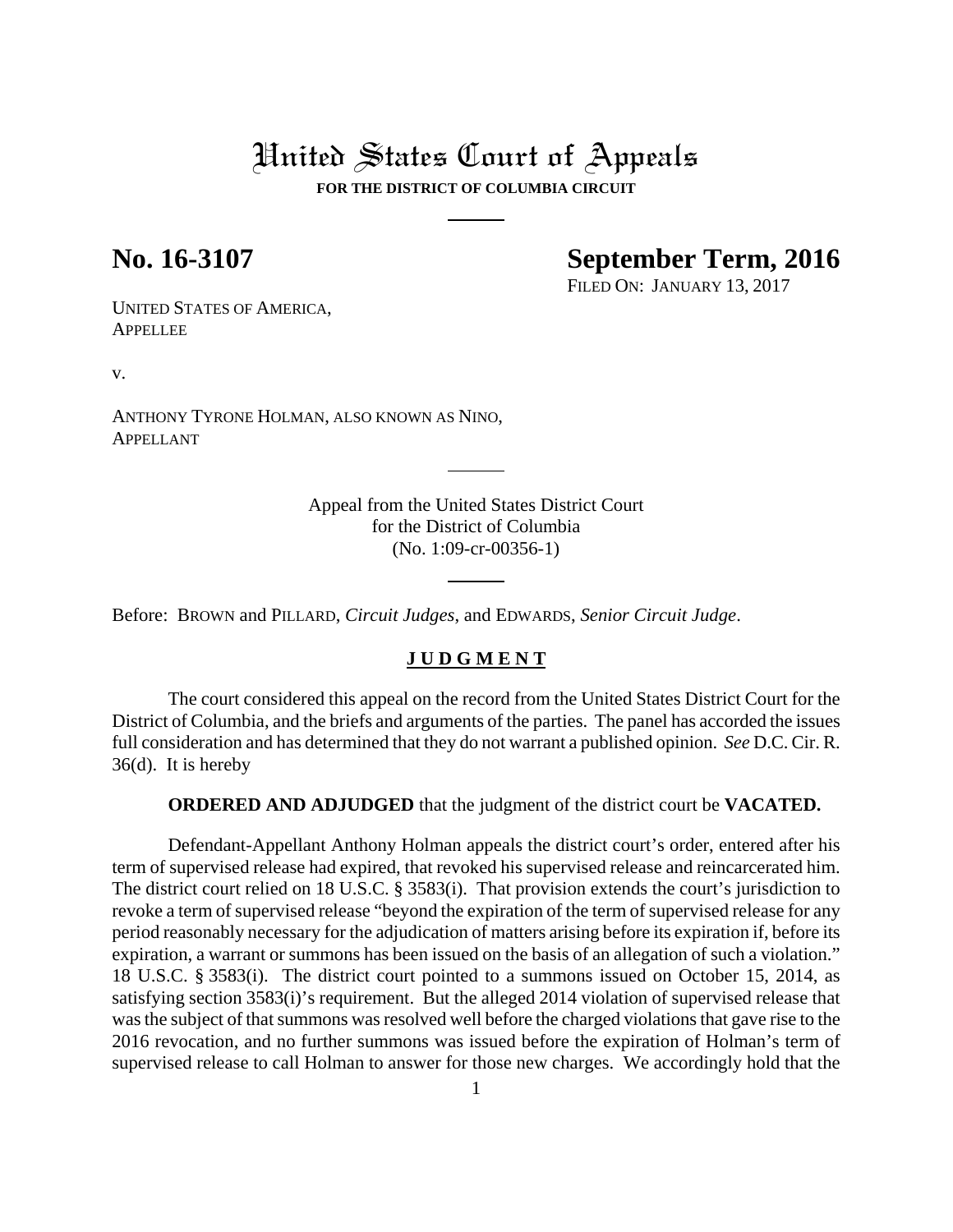district court had no jurisdiction to revoke supervised release.

Anthony Holman pled guilty to a charge of bank theft on August 25, 2010. The district judge sentenced Holman to three years in prison followed by three years of supervised release and ordered him to pay restitution of \$210,000 at a rate of at least \$50 per month. The supervised release term began June 28, 2013, and expired June 27, 2016.

On May 22, 2014, the probation office filed a petition alleging that Holman violated the terms of his supervised release because he was arrested in Maryland on March 24, 2014, for possession of marijuana with intent to distribute (Violation 1). The district court entered a minute order six days later stating "PROBATION MINUTE ORDER Issuance of a summons and schedule a hearing," but it set no hearing date. J.A. at 148. On September 19, 2014, the probation office filed an addendum to its earlier petition alleging that Holman violated the terms of his supervised release by failing to pay restitution during April, May, June, and August of 2014 (Violation 2). On October 15, 2014, the district court entered another minute order: "PROBATION MINUTE ORDER Issuance of a summons and schedule a hearing." J.A. at 148**.** The court then scheduled a hearing for October 24, 2014.

On October 24, the judge heard from the probation office, the AUSA and Holman's counsel, and the judge's response comported with and went further than the government's requested sanctions. The probation office reported that the state marijuana charge had been dropped and recommended a "verbal reprimand" for that alleged supervised release violation. J.A. at 20. For the alleged refusal-to-pay violation, the probation office recommended giving Holman "an opportunity to pay" and suggested coming back in sixty days or so to follow up. *Id.* The United States Attorney's office concurred with that recommendation, as did Holman's counsel, who explained that Mr. Holman was "technically employed but [wa]s not receiving any income because [his employer hadn't] called him" for shifts. J.A. at 21.

The court verbally reprimanded Holman. The judge challenged Holman to explain "What were you doing with marijuana on you?" and told him "Stay away from drugs. You're lucky. Consider yourself lucky that you're not stepping back [into prison] right now. Consider yourself lucky." J.A. at 23, 25.The court also agreed to give Holman a chance to prove that he was "looking for work and paying off [his] debt." J.A. at 24. As a "sanction for [Holman's] conduct," the district court put him under house arrest for two months. *Id*. During that period, Holman could leave home only between 7:00 a.m. and 9:00 p.m. "to either work, look for work or seek counseling," or for needed medical care with prior notice. J.A. at 24-25. He also had to undergo weekly drug testing*.* J.A. at 25.

The court told Holman that it was going to give him a chance to "salvage this situation." *Id*. If Holman "compl[ied]" with the district court's conditions, the court would "take [him] off" house arrest. *Id*. But if Holman committed further violations, he would "be spending Christmas in prison." *Id*. The court specifically instructed the probation office to notify the court "immediately" of "any violations." J.A. at 26.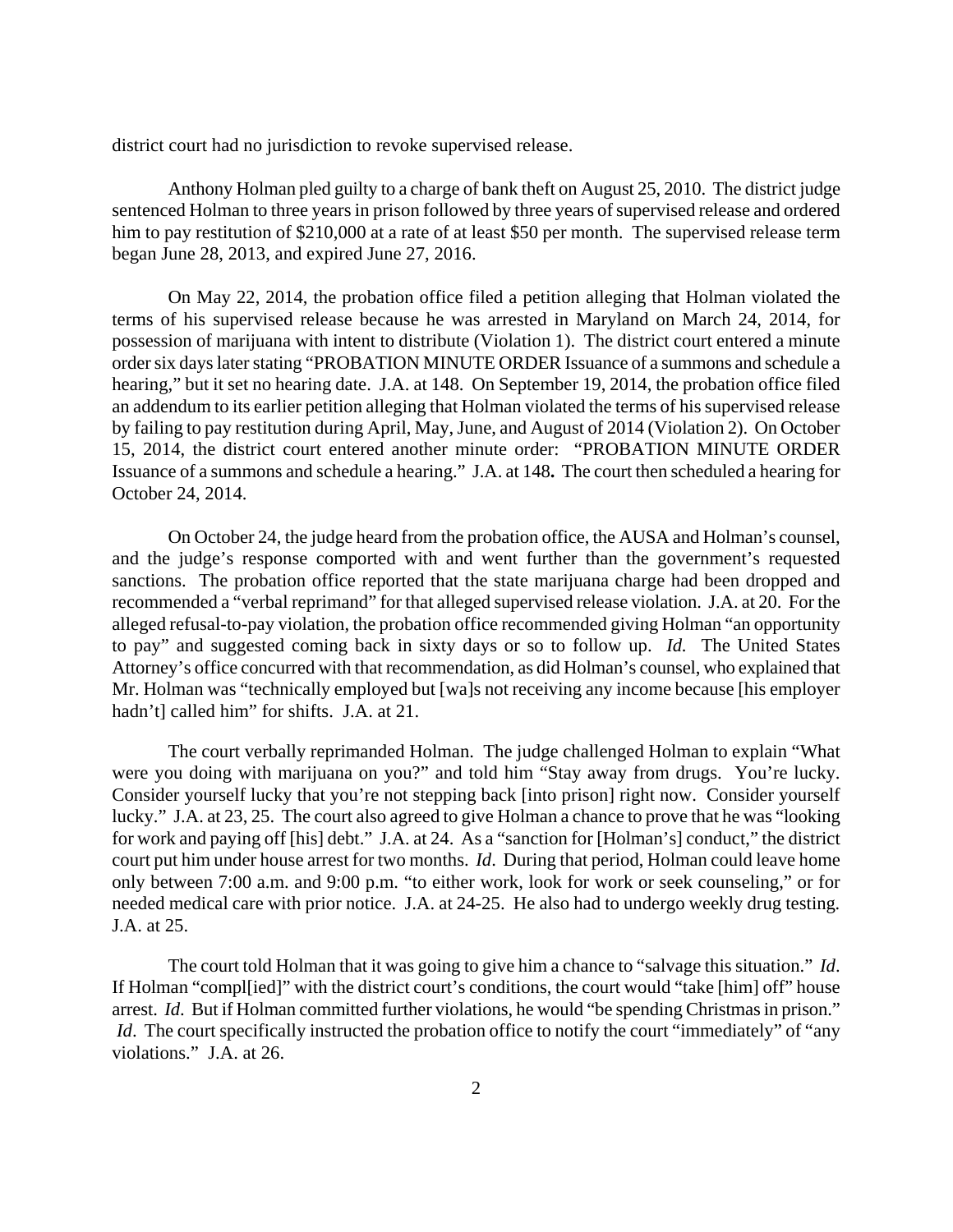Holman complied, and did not spend Christmas in prison. The probation office identified no violations during the two months of house arrest. On December 16, 2014, the probation office reported to the court that Holman had been "[compliant] with his location monitoring condition," that "all urine test results have been negative," and that he "started employment last week." J.A. at 29. On December 22, the court entered a minute order cancelling that day's hearing. The docket sheet noted the hearing would be "rescheduled for a date and time to be determined." J.A. at 149. That hearing was not rescheduled, and the docket reflects no activity for the following sixteen months.

On March 31, 2016, the probation office filed a petition alleging that Holman committed two new violations of his supervised release: First, he was arrested in December 2015 for sale and distribution of marijuana in Virginia (Violation 3). Second, he failed to pay restitution since November 2014 (Violation 4). On April 14, 2016, the court entered a minute order—the first docket entry since December 22, 2014—"[c]oncurring with the recommendation of the probation office that the additional allege[d] violations" be included in "any forthcoming hearing on violation (1)." J.A. at 149. There was no forthcoming hearing on Violation 1, however, because it had already been resolved.

The probation office did not request a summons, nor did the court issue one in connection with the new alleged violations. After Holman's supervised release expired on June 27, 2016, the court scheduled and held a hearing on the new revocation petition. The court on September 26, 2016, revoked Holman's supervised release and sentenced him to four months' incarceration and twenty months' supervised release.

**\* \* \*** 

The government concedes that the summons issued for Violation 1 on May 28, 2014, was resolved in 2014, but argues that the district court retained jurisdiction under 18 U.S.C. § 3583(i) based on the October 15, 2014, summons for Violation 2. We conclude that there was no summons remaining in effect when the probation office charged new violations in March 2016. There is no support for the government's contention that Holman's failure to pay restitution during several months in 2015 and 2016 kept open the 2014 failure-to-pay charge and the corresponding 2014 summons. The record shows that the 2014 summonses both were resolved by the end of 2014.

As described above, the district court summoned Holman to appear on October 24, 2014, to address alleged Violations 1 and 2. The court stated to Holman that compliance with the October 24, 2014, order imposing house arrest and enlarged conditions of supervision would resolve the then-pending violation petitions so that his supervised release would not be revoked. Holman complied. Neither the government nor the court identified any shortfall in Holman's fulfillment of the demands the court imposed. The probation office in December 2014 reported full satisfaction. Those reports, together with the court's cancellation of the December 22 hearing and its decision not to return Holman to prison, show that the petitions alleging Violations 1 and 2 were resolved. Although the minute order said that the December 22 conference would be "rescheduled," there is no hint in the record that the court actually anticipated further proceedings relating to charged Violations 1 or 2.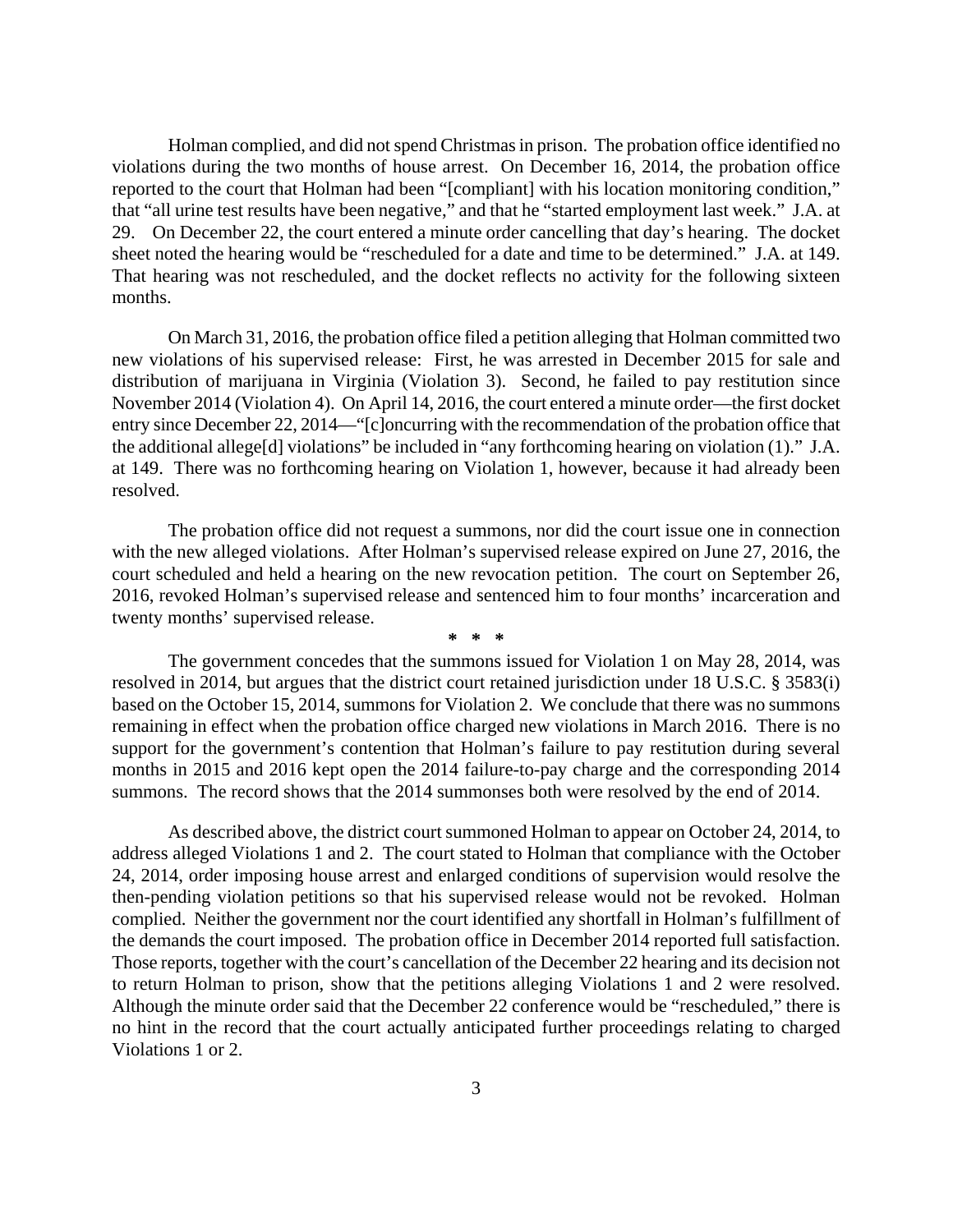The government overlooks the important distinction between ongoing lags in payment of restitution and ongoing violations of conditions of supervised release. Holman may still have been in arrears on his restitution obligation after December 22, 2014. Resolution of the charge that his nonpayment violated the terms of his supervised release did not mean that he was compliant with his restitution obligation. But failure to pay is not in itself a violation of supervised release. A supervisee must have "willfully refused to pay or failed to make sufficient bona fide efforts legally to acquire the resources to pay" before a court may impose a term of incarceration for failure to pay restitution. *Bearden v. Georgia*, 461 U.S. 660, 671–72 (1983). There is no finding in the record nor, indeed, any basis for any finding—that Holman at any time had an ability to pay yet willfully refused to do so. The record evidence suggests Holman was making bona fide efforts to comply with his restitution obligation. He had a job in October 2014 that he contended did not pay enough to support restitution payments, and there is no evidence to the contrary. He reported that he found another job by December 2014. Holman's payment history supports his contentions that he paid when he was able to do so. Holman paid \$200 in July 2014, four times the monthly minimum requirement. As of March 31, 2016, Holman apparently had paid a total of \$1,110—approximately twenty-two months' worth of \$50 payments.The record does not tabulate when or how Holman made his payments, but his efforts and his progress further undermine any contention that his failures to pay were willful. During the hearing on September 16, 2016, Holman reiterated his consistent position that his failures to pay were "[d]ue to being unemployed." J.A. at 119. In months for which the probation office reported, and Holman admitted, that he did not make the minimum required payments, no evidence substantiates the necessary additional elements of ability to pay but willful failure to do so. There is neither evidence nor any finding to support the government's contention that Holman's failure to pay restitution constituted an "ongoing violation" of the terms of his supervised release.

For the foregoing reasons, we conclude that no summons was outstanding at the expiration of Holman's term of supervised release so the district court lacked jurisdiction under 18 U.S.C. § 3583(i) to revoke supervised release. The judgment is therefore vacated.

Pursuant to D.C. Circuit Rule 36, this disposition will not be published. In light of Defendant-Appellant's approaching release date, the Clerk is directed to issue the mandate forthwith.

### **Per Curiam**

 **FOR THE COURT:**  Mark J. Langer, Clerk

 $BY:$  /s/

Ken Meadows Deputy Clerk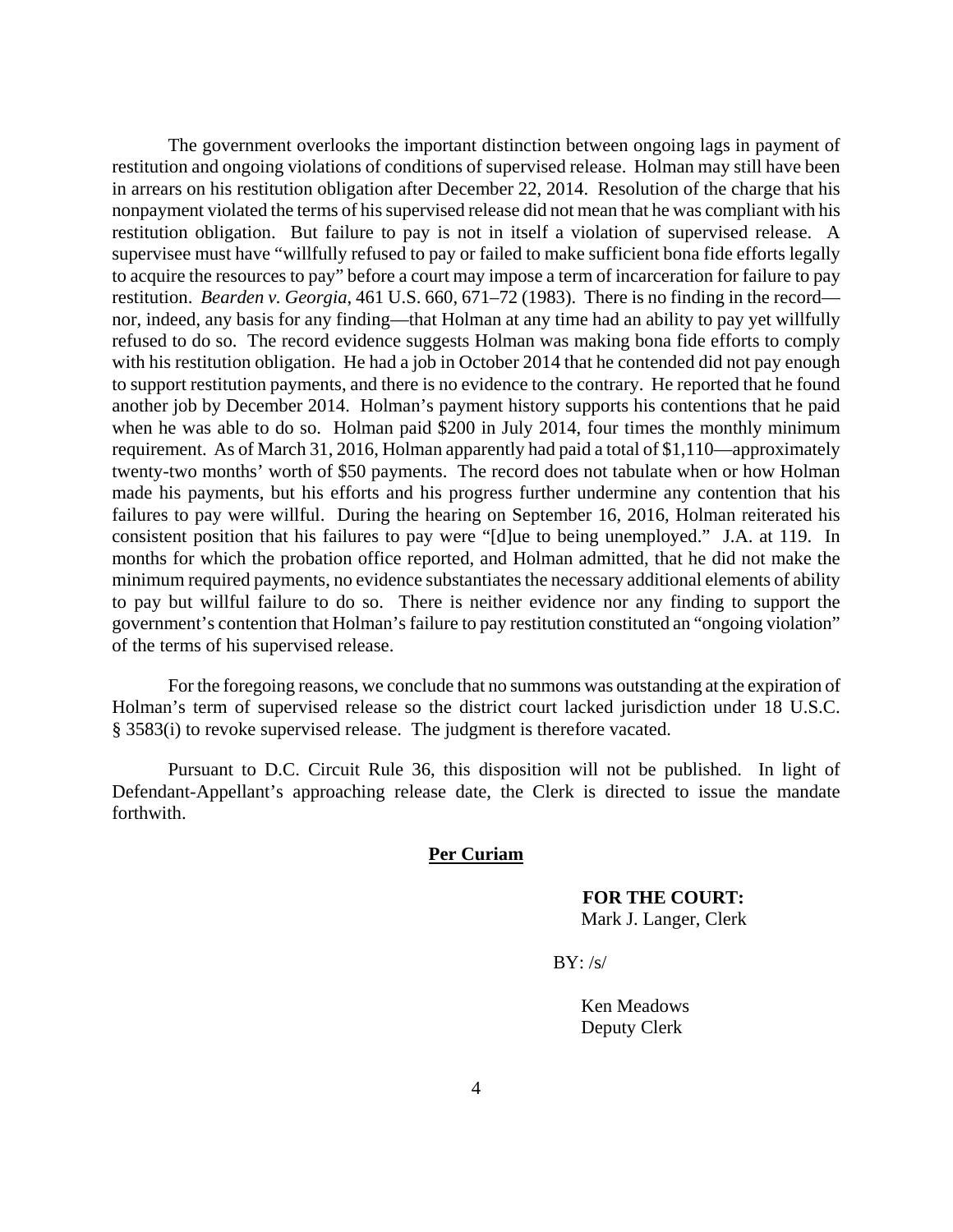BROWN, *Circuit Judge*, concurring in the judgment: Though I agree Anthony Holman's sentence should be vacated, I reach that decision on far narrower grounds than those contained in the majority's analysis.

The majority's resolution hinges on its conclusion that Holman's first restitution violation—violation 2—was fully resolved at the October 24, 2014 hearing. But the majority misrepresents the record when it pronounces, "There is no support for the government's contention that Holman's failure to pay restitution during several months in 2015 and 2016 kept open the 2014 failure-to-pay charge and the corresponding 2014 summons." Judgment at 3. In fact, conflicting evidence exists on this point that undermines the foundation for the majority's conclusion.

For one thing, the December 22, 2014 minute order itself explicitly states the court planned to reschedule the status hearing, not cancel it. Nor did the court take any affirmative action to dismiss the revocation proceedings. *See* FED. R. CRIM. P. 32.1(b)(1)(C) ("If the judge finds probable cause, the judge must conduct a revocation hearing. If the judge does not find probable cause, the judge must dismiss the proceeding."). Additionally, both Holman's counsel and the district court judge made statements at the October 24, 2014 hearing supporting the view that resolving the restitution violation required Holman not only to acquire gainful employment, but also to affirmatively make restitution payments. *See* J.A. 21 (statement from Holman's counsel noting "we would request . . . that two months be extended to [Holman] so that he can demonstrate to the Court that he can try to *get up, back out of arrears*" (emphasis added)); *see also* J.A. 24 ("THE COURT: So what I'm going to do is give you a chance to prove that you're looking for work *and paying off your debt*." (emphasis added)). Since Holman only acquired a second job one week before the rescheduled hearing, he could not make this showing within the sixty-day timeframe set by the court. And, since no status hearing was ever held, the record *does*  support the view that the district court never resolved this component of the restitution violation.<sup>[1](#page-4-0)</sup>

In light of this conflicting evidence, I find the majority's analysis largely conclusory and an inapt means of resolving this case. More than that, it is also wholly unnecessary. Federal Rule of Criminal Procedure 32.1(b)(2) states a judge "must hold [a] revocation hearing within a reasonable time." Here, whether through oversight or otherwise, the district court waited sixteen months before taking its next action relating to Holman's revocation when it adopted the Probation Office's recommendations on April 14, 2016. It then delayed another approximately three months before scheduling the hearing itself. *See* J.A. 149 (scheduling the hearing for July 21, 2016 via a minute order dated July 13, 2016).

<span id="page-4-0"></span><sup>&</sup>lt;sup>1</sup> The Probation Office's March 31, 2016 report also supports the view that it did not interpret the intervening sixteen months' silence as indicating full resolution of the issues presented at the October 24 hearing. The report recommended "the additional alleged violations be included at any forthcoming hearing on violation." J.A. 33. Though the report did not specify which violation was being referenced, it did not recommend issuing a summons, *compare* J.A. 11 (recommending issuing a summons for violation 1), *with* J.A. 15 (recommending including violation 2 "at the forthcoming hearing"). It seems to contemplate that the Probation Office did not infer from the court's inaction that the matter had been closed.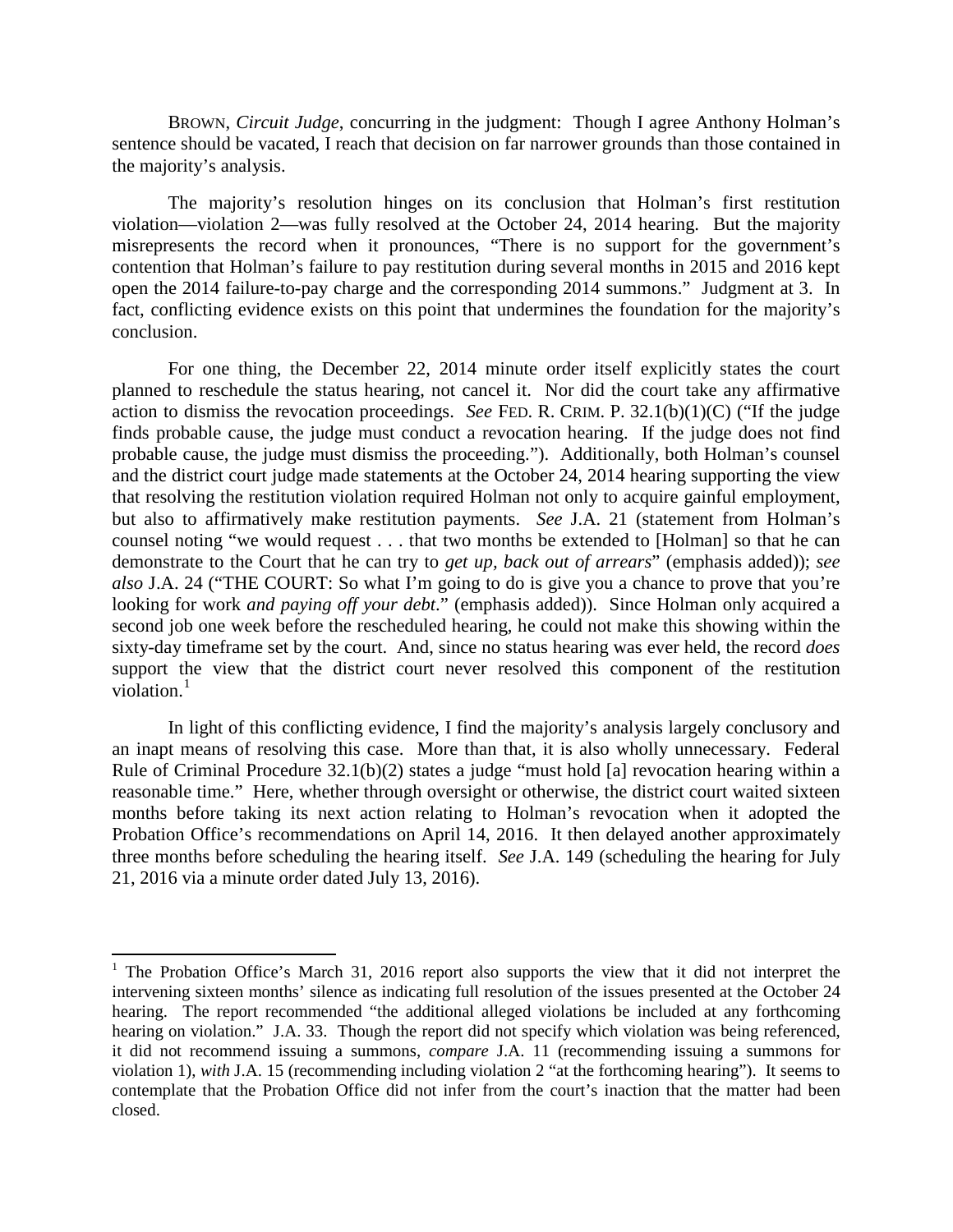I am conscious of the overloaded dockets faced by the district courts and the concomitantly formidable task of juggling numerous and complex timelines. However, it seems that, in this case, Holman simply slipped through the cracks, which resulted in an unreasonable delay occurring between the October 24, 2014 hearing and the court's next follow-up action. This delay results in a windfall for Holman, who does not dispute his December 2015 drug arrest violated the terms of his supervised release and justified mandatory revocation. Here, the delay apparently provided the statutory "hook" granting the court extended jurisdiction under 18 U.S.C. § 3583(i) and, in turn, that extended jurisdiction allowed the court to revoke his supervised release.

The Probation Office's March 31, 2016 violation report recommended the court include violations 3 and 4 at "any forthcoming hearing," J.A. 33, rather than issue a summons. *Compare* J.A. 11, *with* J.A. 33. This strongly suggests the office viewed violation 4 as cumulative of Holman's earlier default. That may be accurate, but, when more than a year has elapsed without a hearing, the better practice is to issue a new summons. Accordingly, I would find the court abused its discretion by allowing sixteen to nineteen months to elapse before resolving Holman's violations, and I would vacate on this ground alone. *See United States v. Pagán-Rodríguez*, 600 F.3d 39, 42 (1st Cir. 2010); *see also United States v. Throneburg*, 87 F.3d 851, 853–54 (6th Cir. 1996).